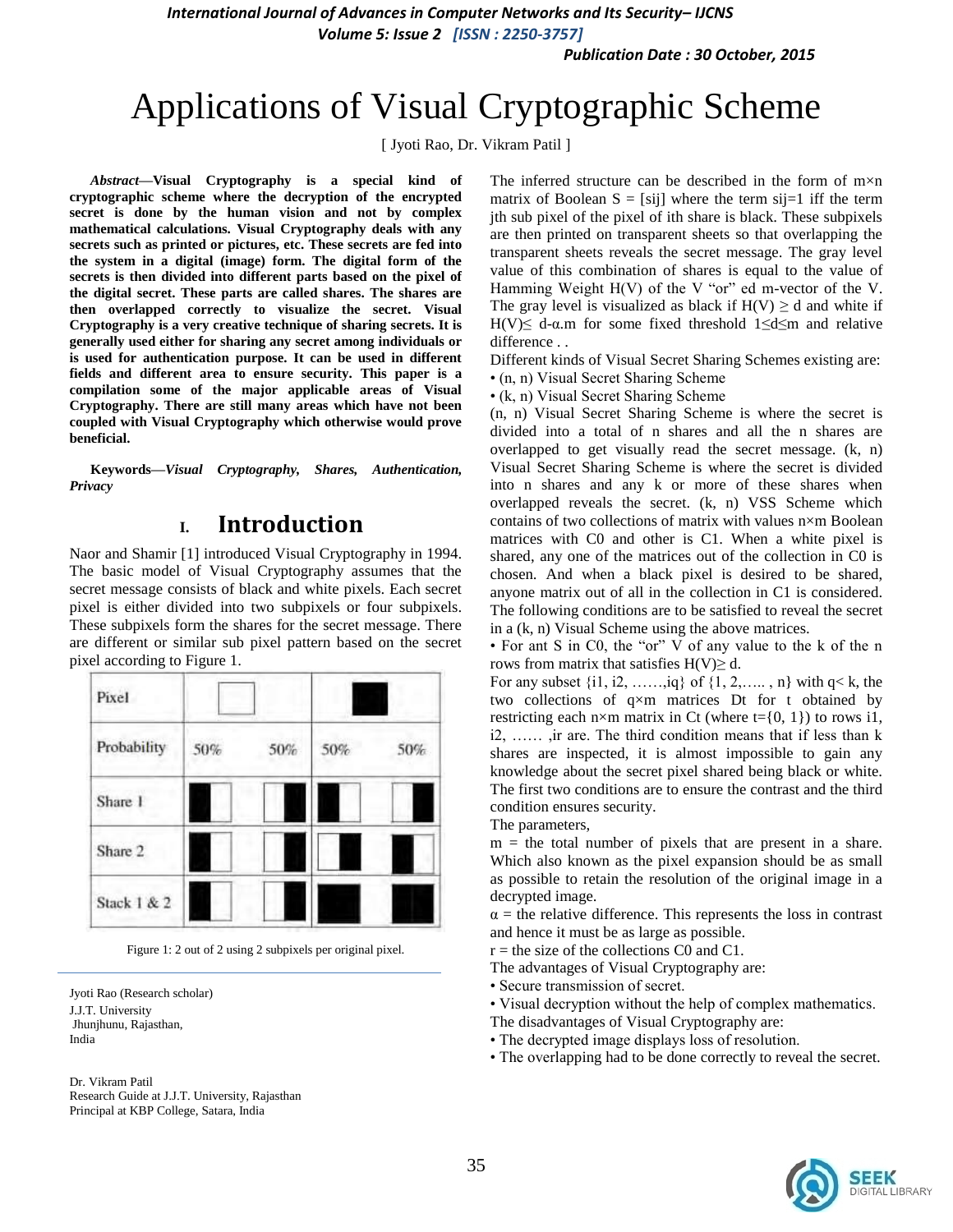### *A. VisualCryptography Authentication for Data Matrix Code*

Sharma and Rao [2] proposed a Visual Cryptography authentication used for Data Matrix Code in Identity cards. This proposed two levels of security of the Identity Card.

- The authentication of the Identity Card.
- The identity of the Identity Card owner.

Data Matrix Code is used to address the authenticity and security of the vital information of the owner such as credit card number, contact number, address or even photograph. Data Matrix Code is an optical, machine readable representation of data which uses the vertical dimension to store and retrieve information. Two 2D Data Matrix Codes are used in an Identity Card for storing private and public data. The first Data Matrix Code stores information that helps in digital logging and recording of information from the Identity Card. The second Data Matrix Code contains private information in the encrypted form. The first Data Matrix Code is known as

the "Public Data Matrix Code" and the second Data Matrix Code is known as the "Private Data Matrix Code". The authentication process contains two levels. In the first level the Public Data Matrix Code and a master seed is used both of which is unknown to the owner of the Identity Card. The master seed contains the key for authentication of the Identity Card. The second level authenticates the owner of the Identity Card. This level uses both the Data Matrix Codes as its shares and reveals the facialimage of the owner hence authenticating the owner of the Identity Card. The encoding and decoding process is shown in Figure 2 and Figure 3.



Figure 2 Encoding Process



Figure 3 The decoding process

## *B. Human machine identification using Visual Cryptography*

Kim et al. [3] proposed scheme which is used for the identification of human and terminal. That can be further extended into scheme which is in more generalized form, in which their extended form concealed several query images in a single display image. And then the next extended scheme that can a generalized scheme such that the combination of the transparent shares concealed independent secret images. The steps for the human-machine identification are as follows:

• The user and the terminal both are associated with an identity (ID) and they both share a secret. A slide is distributed to the user which is generated by a (2, 2) Visual Secret Sharing Scheme.

• The user provides his ID to the terminal so as to acquire access to the service.

• The display image is then displayed on the screen on which the user overlaps his initially acquired share to get the secret message.

• A simple operation is then carried out by the user in which he uses the message and the share secret (which was shared initially). The inference of this operation is then provided to the terminal.

The generalized construction method is cited below with the aid of Figure 4:

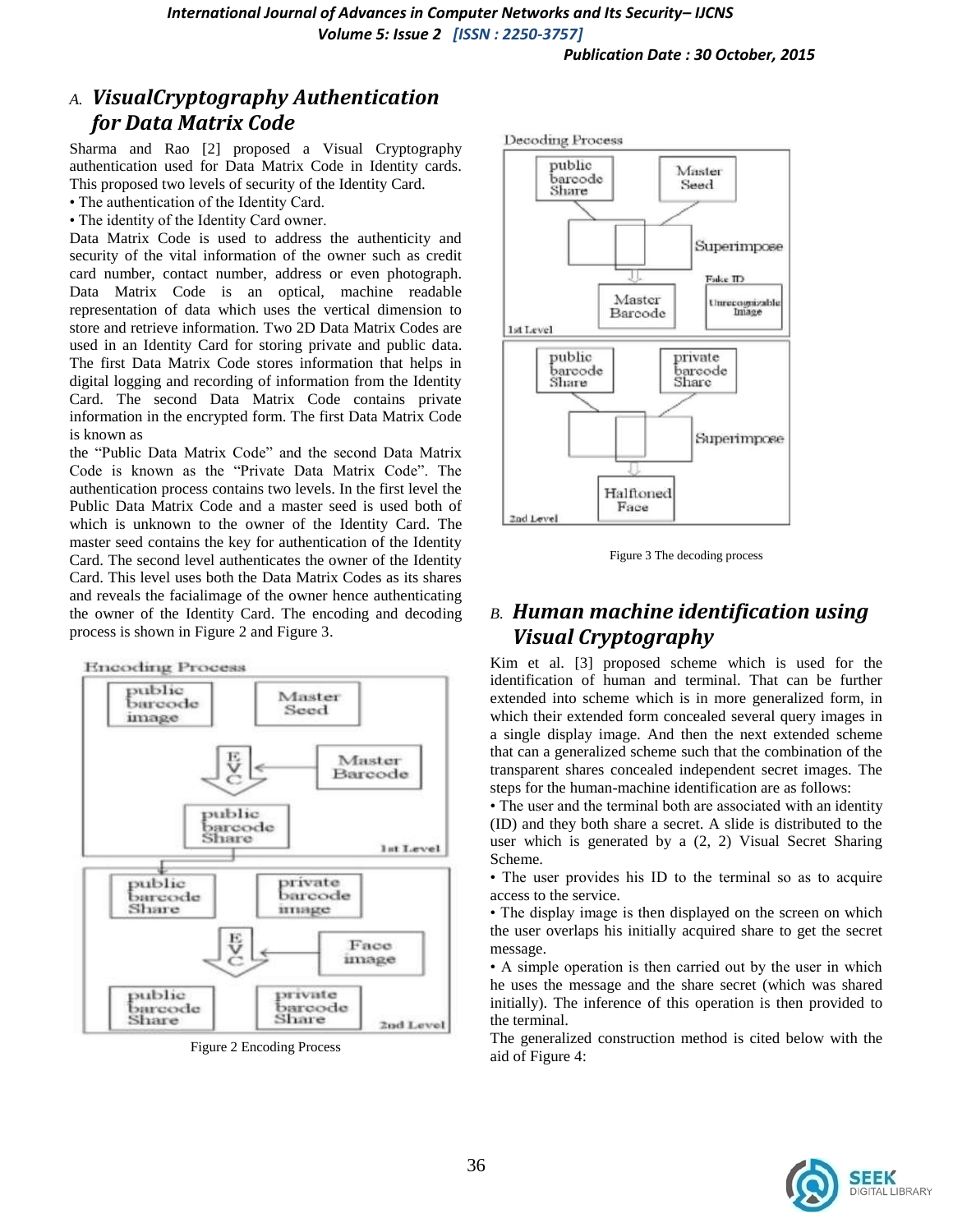#### *Publication Date : 30 October, 2015*



Figure 4: Generalized scheme of Katoh and Imai by Kin et al.

According to Figure 4, three query images can be concealed in one display image. Three different slides are distributed among three different users. The terminal generates only one display image. When these three user slides are overlapped with the display image, three different secrets are revealed. The generalized construction scheme is cited below with the help of Figure 5.



Figure 5: Generalized scheme of Droste by Kim et al.

According to Figure 5, the different users are provided with the different user slides and a display image is generated at the terminal. Now, overlapping the user slides separately with the display image reveals different secrets. And when both the user slides are overlapped with the display image together, then a different secret is revealed.

## *C. Authentication using Captcha and Visual Cryptography*

Vinodhini and Ambarasi [4] proposed for authentication based on Visual Cryptography using CAPTCHA. CAPTCHA stands for Completely Automated Public Turing test to tell Computers and Humans Apart. Their method consists of three processes:

#### **• Share Creation Process**

User registers by furnishing their credentials such as name, date of birth, address, PIN, etc. These credentials are stored in the database. The secret PIN number provided by the user will act as a basis for the creation of the CAPTCHA image unique in nature. The CAPTCHA is then divided into two shares. One share is stored in the database and the other is given to the customer.

#### **• Hash Code Generation**

MD5 is used for the hash code generation. MD5 transforms a variable length message into a fixed length output of 128 bit. The input message is divided into blocks of 512 bits. The message is padded in such a way that its length becomes completely divisible by 512.

#### **• Authentication Process**

The customer needs to provide his share for any transaction. A hash code is generated for the share and the value is compared with the value already stored in the database. If a match occurs, the customer share is stacked with the share present in the database server. The stacked image is then processed to remove any noises. Then the authentication testing is done to accept or reject the user.

# *D. Fingerprint based Authentication*

Rao et al. [5] proposed important work done with fingerprint which is one of the most reliable biometric features. Biometrics is the detailed measurements of human body. It deals with the automated methods of identifying on individual and verifying his identity. The scheme proposed by them consists of two processes:

#### **• Registration process**

In the registration process they considered the fingerprint as the secret image and made two shares out of it. One share is stored in the database. The other share is embedded into the photo identity card of the user. The share stored in the database is known as the "dummy share" and the share that is passed on to the user is known as the "participant share".

#### **• Authentication process**

In the authentication process the photo identity card of the user is produced. The participant share is extracted from the identity card and is overlapped with the dummy share. This gives the fingerprint of the user which authenticates his identity. The registration process and the authentication process are shown in Figure 6 and Figure 7.



Figure 6: Registration process

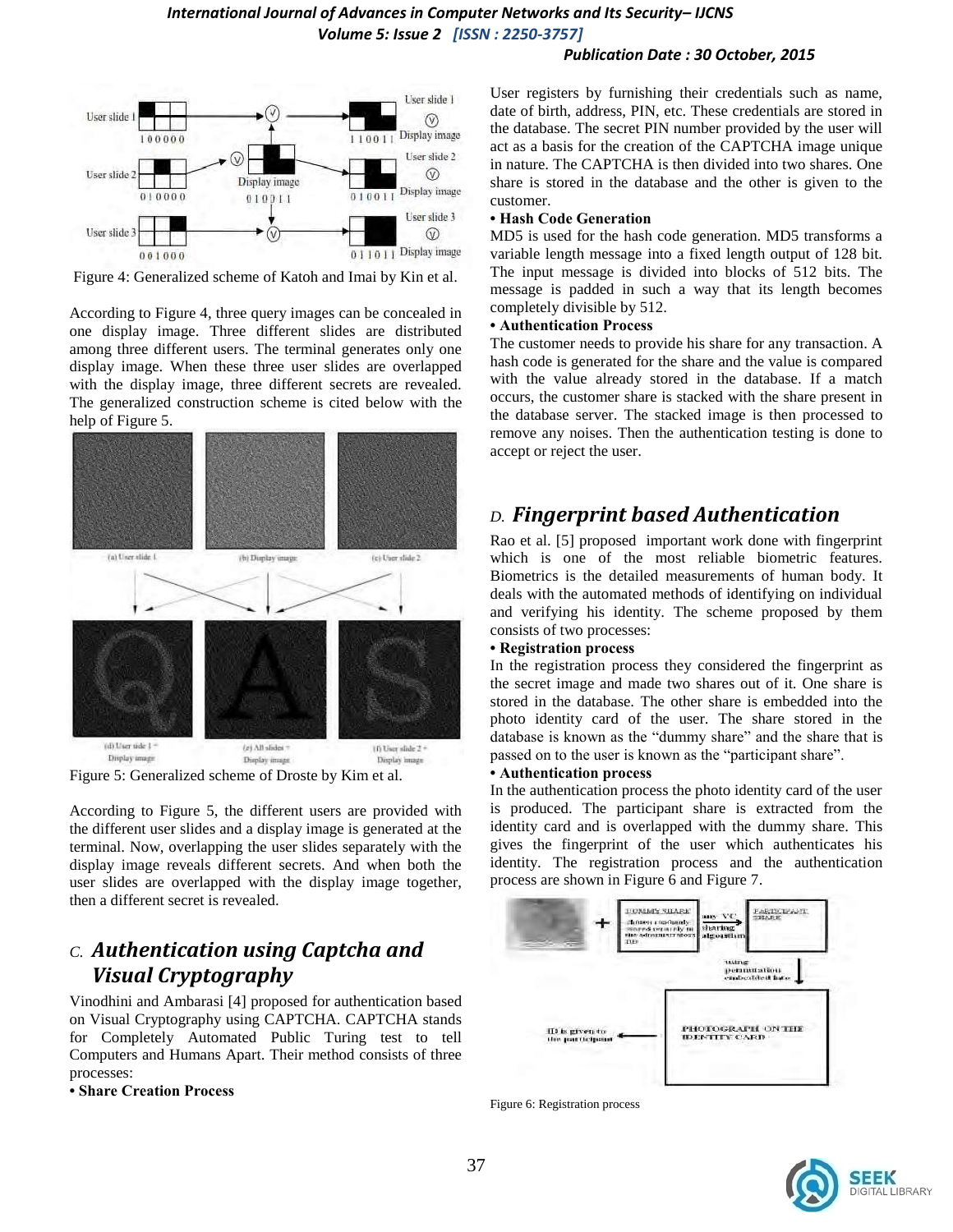#### **DUMMY SHARE** PARTICIPANY VC EHARE classes a midninfy ۰ stored securely in the administrator TIB Extract participant's share using reverse permutation compared with the newly provided fingerprint with the help of any existing minutias. extraction algorithm PHOTOGRAPH ON THE **IDENTITY CARD**

Figure 7: Authentication process.

# *E. Full Proof Lock and Key*

Tunga and Mukherjee [6] proposed A scheme that describes a safety mechanism based on Visual Cryptography. The mechanism described consists of a lock and a key. For every pair of lock and key there is a unique image associated. The unique image is even unknown to the owner of the lock and key. This image is stored in the lock's internal memory. The secret image is then divided into two parts. One of these two parts is stored in the lock and the other part is stored in the key. The lock is attached to the door of the safe which has a power source. The lock contains an internal memory and can transmit signals to and from the key. The lock also contains a mechanism which can change the pixel distribution in the lock and the key. The secret images whereas remains the same only the division changes. The lock consists of the first part of the first secret image and the key consists of the second part of the first secret image. The key contains a power port. So, when the key is inserted it gets connected to the lock's power source. For the combination of the safe another secret image is used called as the second secret image. This second secret is similarly divided into two parts and stored similarly like the first secret. Hence the safety of the safe is controlled by two secret images. The lock of the safe opens only when both the shares of both the secret images get correctly matched.

# *F. Encryption of Cell-oriented Computer Generated Hologram*

Yi et al. [7]A method of encrypting Cell-oriented Computer Generated Hologram using Visual Cryptography. Hologram can be defined as the frequency pattern of an object and is usually recorded and recovered through the interference process of the reference wave and the object wave. Another way of recording a hologram is the Computer Generated Hologram (CGH). It synthesizes the hologram in the ideal condition through mathematical manipulation of the frequency pattern of the object. The core of the CGH is the coding technique of the frequency spectrum in the form of complex

# *Publication Date : 30 October, 2015*

value of real valued pattern. Two kinds of coding techniques are available:

- Point-oriented coding using gray level.
- Cell-oriented coding using binary level.

Cell-oriented coding is done through the way where the complex value is represented by several binary cells. The number of white cells represents the amplitude and the position of the phase. Since the secret in the hologram is reconstructed in the optical medium, the best way to decrypt a hologram is by the use of Visual Cryptography. In the encryption process, a cell is selected to substitute for the subcells. Then the value is distributed into several subpixels. Figure 16 (a) below shows the reconstructed result of the pure CGH. Figure 8 (b) and Figure 8 (c) represents the reconstructed result of the binary CGH image after encryption anddecryption.



Figure 8: (a) Reconstructed result of pure binary CGH (b) Reconstructed result after encryption (c) Reconstructed result after decryption

### *Conclusion*

Visual Cryptography is a very useful scheme for privacy protection of images as well as applications like authentication. In this paper we have complied some of the applications of Visual cryptography though it is not limited to above applications. There is still more scope to integrate different areas with Visual Cryptography which can help in privacy protection

### *Acknowledgment*

I would like to express my gratitude towards my guide Dr. Vikram Patil, Principal at K.B.P. College Satara for his constant support and motivation in carrying out my research work. It was because of his guidance I could complete this paper.

### *References*

- [1] M. Naor and A. Shamir, "Visual Cryptography", Advances in Cryptology: Eurpocrypt'94, Springer-Verlag, Berlin, 1994, pp. 1-12.
- [2] M. Agnihotra Sharma and M. Chinna Rao, " Visual Cryptography Authentication for Data Matrix Code", International Journal of Computer Science and Telecommunications, Volume 2, Issue 8, November 2011. 58-62.
- [3] Y. Zheng ,K. Kim, and J. Park, "Human-machine Identification using visual cryptography", In the Proceedings of the 6th IEEE International Workshop on the Intelligent Signal Processing and Communication Systems(1998) pp. 178–182